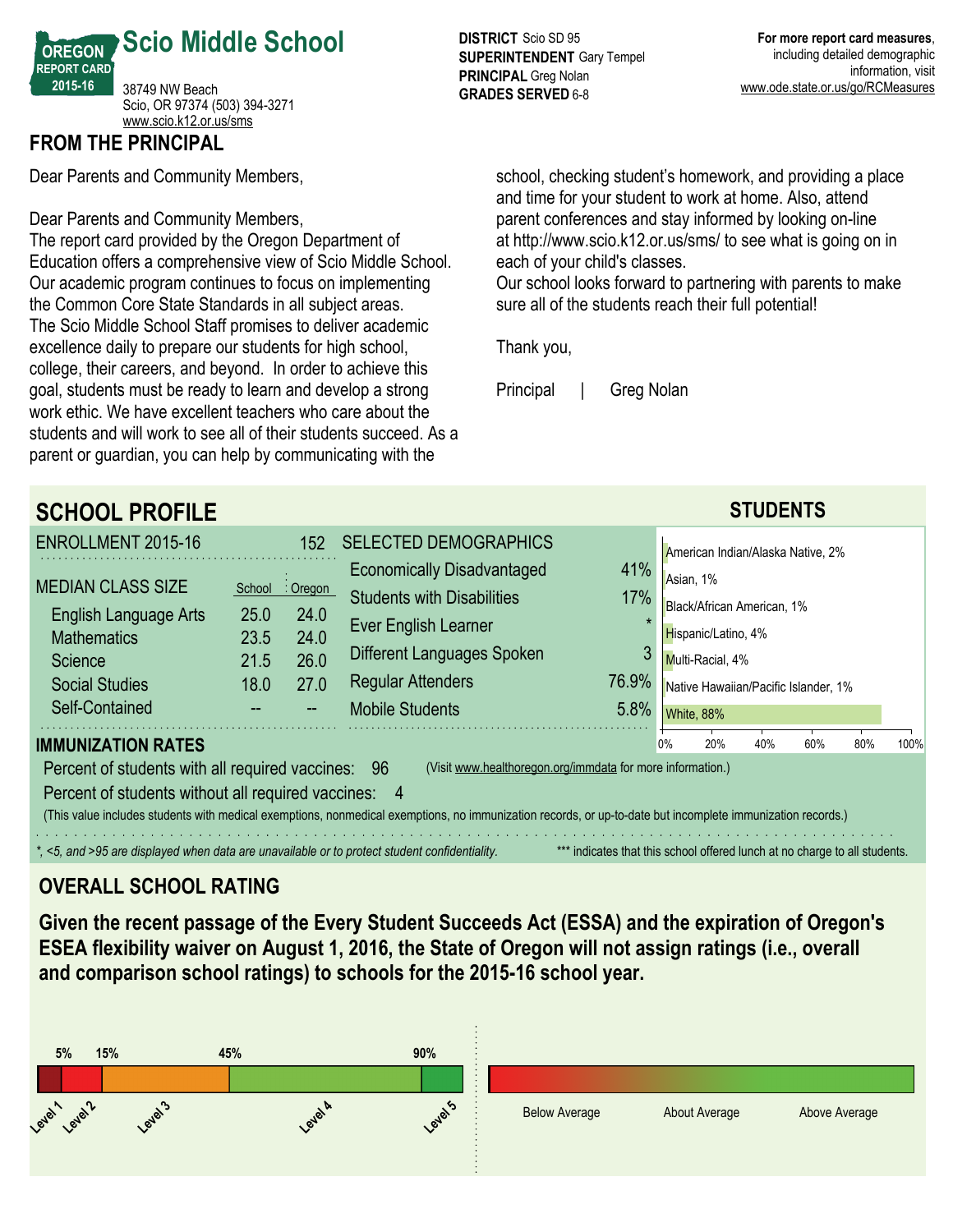38749 NW Beach Scio, OR 97374 (503) 394-3271 <www.scio.k12.or.us/sms>

**Scio Middle School**

**OREGON REPORT CARD 201516**

### **PROGRESS** ARE STUDENTS MAKING ADEQUATE GAINS OVER TIME?

| <b>SCHOOL</b>                                                                                                                                                                                | Performance of students enrolled in the school for a full academic year                                                               |                                                                                                                                                   |                              |                                                         |                                       |  |  |  |
|----------------------------------------------------------------------------------------------------------------------------------------------------------------------------------------------|---------------------------------------------------------------------------------------------------------------------------------------|---------------------------------------------------------------------------------------------------------------------------------------------------|------------------------------|---------------------------------------------------------|---------------------------------------|--|--|--|
| <b>PERFORMANCE</b>                                                                                                                                                                           | Did at least 95% of the students at this school take required assessments?<br>No, Interpret Results with Caution<br>$ \times $<br>Yes |                                                                                                                                                   |                              |                                                         |                                       |  |  |  |
| The Smarter<br>Balanced and<br>alternate<br>assessments have<br>four performance<br>levels where levels 3<br>and 4 are meeting<br>the standard for<br>school and district<br>accountability. |                                                                                                                                       | Participation rate criteria are in place to ensure schools test all eligible students.<br>School Performance (%)<br>2013-14<br>2014-15<br>2012-13 | School<br>2015-16            | Oregon<br>∶Performance (%) ∶Performance (%)∶<br>2015-16 | Like-School<br>Average (%)<br>2015-16 |  |  |  |
|                                                                                                                                                                                              | English Language Arts (Administered statewide in grades: 3-8, 11)                                                                     |                                                                                                                                                   | Level 1                      | Level 2                                                 | Levels 3 & 4                          |  |  |  |
|                                                                                                                                                                                              | All students in tested grades                                                                                                         | 42.1<br>2014-15 was the first<br>operational year of the new<br>37.9<br>English language arts<br>20.0<br>assessment.                              | 51.4<br>32.9<br>15.8         | 56.7<br>23.5<br>19.7                                    | 60.1<br>22.9<br>17.0                  |  |  |  |
| See report cards<br>from previous years<br>to view historical<br>OAKS performance<br>data.                                                                                                   | <b>Mathematics</b>                                                                                                                    | (Administered statewide in grades: 3-8, 11)                                                                                                       | Level 1                      | Level 2                                                 | Levels 3 & 4                          |  |  |  |
|                                                                                                                                                                                              | All students in tested grades                                                                                                         | 37.7<br>2014-15 was the first<br>operational year of the new<br>28.3<br>mathematics assessment.<br>34.1                                           | 39.7<br>36.3<br>24.0         | 42.8<br>27.5<br>29.7                                    | 44.4<br>29.6<br>26.0                  |  |  |  |
|                                                                                                                                                                                              | Science                                                                                                                               | (Administered statewide in Grades: 5, 8, 11)                                                                                                      | Did not meet                 | Met                                                     | Exceeded                              |  |  |  |
|                                                                                                                                                                                              | All students in tested grades                                                                                                         | 3.5<br>18.6<br>25.0<br>81.8<br>83.1<br>75.4<br>64.4<br>71.9<br>56.8<br>24.6<br>16.9<br>18.2                                                       | 14.5<br>63.6<br>49.1<br>36.4 | 11.6<br>63.8<br>52.2<br>36.2                            | 15.3<br>73.5<br>58.1<br>26.5          |  |  |  |

*Visit www.ode.state.or.us/go/data for additional assessment results. \*, <5, and >95 are displayed when the data must be suppressed to protect student confidentiality.*

# **OUTCOMES** FOR KEY STUDENT GROUPS AT THIS SCHOOL COMPARED TO THE SAME GROUPS STATEWIDE

| <b>STUDENT</b>                  |                                                  |                                   |                                              |                               |                                                  |                                |                                          |                               |                                                                                                         |                         |                                          |                               |
|---------------------------------|--------------------------------------------------|-----------------------------------|----------------------------------------------|-------------------------------|--------------------------------------------------|--------------------------------|------------------------------------------|-------------------------------|---------------------------------------------------------------------------------------------------------|-------------------------|------------------------------------------|-------------------------------|
| <b>GROUP</b><br><b>OUTCOMES</b> |                                                  | School<br>(%)                     | Oregon<br>Performance : Performance :<br>(%) | Like-School<br>Average<br>(%) |                                                  | School<br>(%)                  | Oregon<br>Performance Performance<br>(%) | Like-School<br>Average<br>(%) | School<br>(%)                                                                                           |                         | Oregon<br>Performance Performance<br>(%) | Like-School<br>Average<br>(%) |
|                                 |                                                  | <b>Economically Disadvantaged</b> |                                              |                               | American Indian/Alaska Native                    |                                |                                          |                               | <b>Native Hawaiian/Pacific Islander</b>                                                                 |                         |                                          |                               |
|                                 | Eng. Lang. Arts<br>Mathematics<br>Science        | 39.3<br>24.6<br>53.8              | 44.1<br>29.5<br>52.7                         | 47.0<br>30.1<br>62.8          | Eng. Lang. Arts<br><b>Mathematics</b><br>Science | $\star$<br>$\star$<br>$^\star$ | 38.9<br>25.1<br>48.6                     | 38.1<br>30.2<br>73.9          | Eng. Lang. Arts<br><b>Mathematics</b><br>Science                                                        | $\star$ :               | 43.3<br>29.0<br>49.6                     | 75.0<br>50.0<br>$\star$       |
| <b>English Learners</b>         |                                                  |                                   | Asian                                        |                               |                                                  |                                | <b>White</b>                             |                               |                                                                                                         |                         |                                          |                               |
|                                 | Eng. Lang. Arts<br><b>Mathematics</b><br>Science | $*$ :<br>$\star$                  | 37.0<br>24.8<br>38.1                         | 47.2<br>26.3<br>48.4          | Eng. Lang. Arts<br><b>Mathematics</b><br>Science | $\star$ .<br>$^\star$          | 75.5<br>70.0<br>73.3                     | 76.4<br>55.6<br>79.2          | Eng. Lang. Arts<br><b>Mathematics</b><br>Science                                                        | 53.5:<br>43.3:<br>63.8: | 62.6<br>48.5<br>71.5                     | 61.6<br>46.4<br>75.2          |
|                                 |                                                  | <b>Students with Disabilities</b> |                                              |                               | <b>Black/African American</b>                    |                                |                                          |                               | <b>Female</b>                                                                                           |                         |                                          |                               |
|                                 | Eng. Lang. Arts<br><b>Mathematics</b><br>Science | 29.2<br>16.7<br>61.5              | 20.1<br>14.6<br>30.8                         | 19.0<br>13.1<br>37.9          | Eng. Lang. Arts<br><b>Mathematics</b><br>Science |                                | 34.4<br>20.6<br>35.7                     | 25.0<br>16.7<br>16.7          | Eng. Lang. Arts<br><b>Mathematics</b><br>Science                                                        | 64.2:<br>40.3<br>54.5:  | 63.3<br>43.4<br>62.0                     | 67.8<br>45.6<br>70.4          |
|                                 | <b>Migrant</b>                                   |                                   |                                              |                               | Hispanic/Latino                                  |                                |                                          |                               | <b>Male</b>                                                                                             |                         |                                          |                               |
|                                 | Eng. Lang. Arts<br><b>Mathematics</b><br>Science | $\star$ .<br>$^\star$             | 31.4<br>19.1<br>33.3                         | 50.0<br>28.9<br>50.0          | Eng. Lang. Arts<br><b>Mathematics</b><br>Science | 33.3<br>16.7                   | 39.7<br>25.0<br>43.6                     | 50.2<br>31.2<br>61.5          | Eng. Lang. Arts<br><b>Mathematics</b><br>Science                                                        | 40.5:<br>39.2:<br>69.7  | 50.5<br>42.3<br>65.6                     | 52.8<br>43.2<br>76.2          |
|                                 | <b>Talented and Gifted</b>                       |                                   |                                              | <b>Multi-Racial</b>           |                                                  |                                |                                          |                               |                                                                                                         |                         |                                          |                               |
|                                 | Eng. Lang. Arts<br><b>Mathematics</b><br>Science | $\star$<br>$^\star$<br>$\star$    | 95.4<br>94.3<br>97.2                         | >95<br>>95<br>>95             | Eng. Lang. Arts<br><b>Mathematics</b><br>Science | 33.3<br>16.7                   | 61.0<br>46.4<br>69.0                     | 57.1<br>37.3<br>76.6          | *, <5, and >95 are displayed when the data<br>must be suppressed to protect student<br>confidentiality. |                         |                                          |                               |